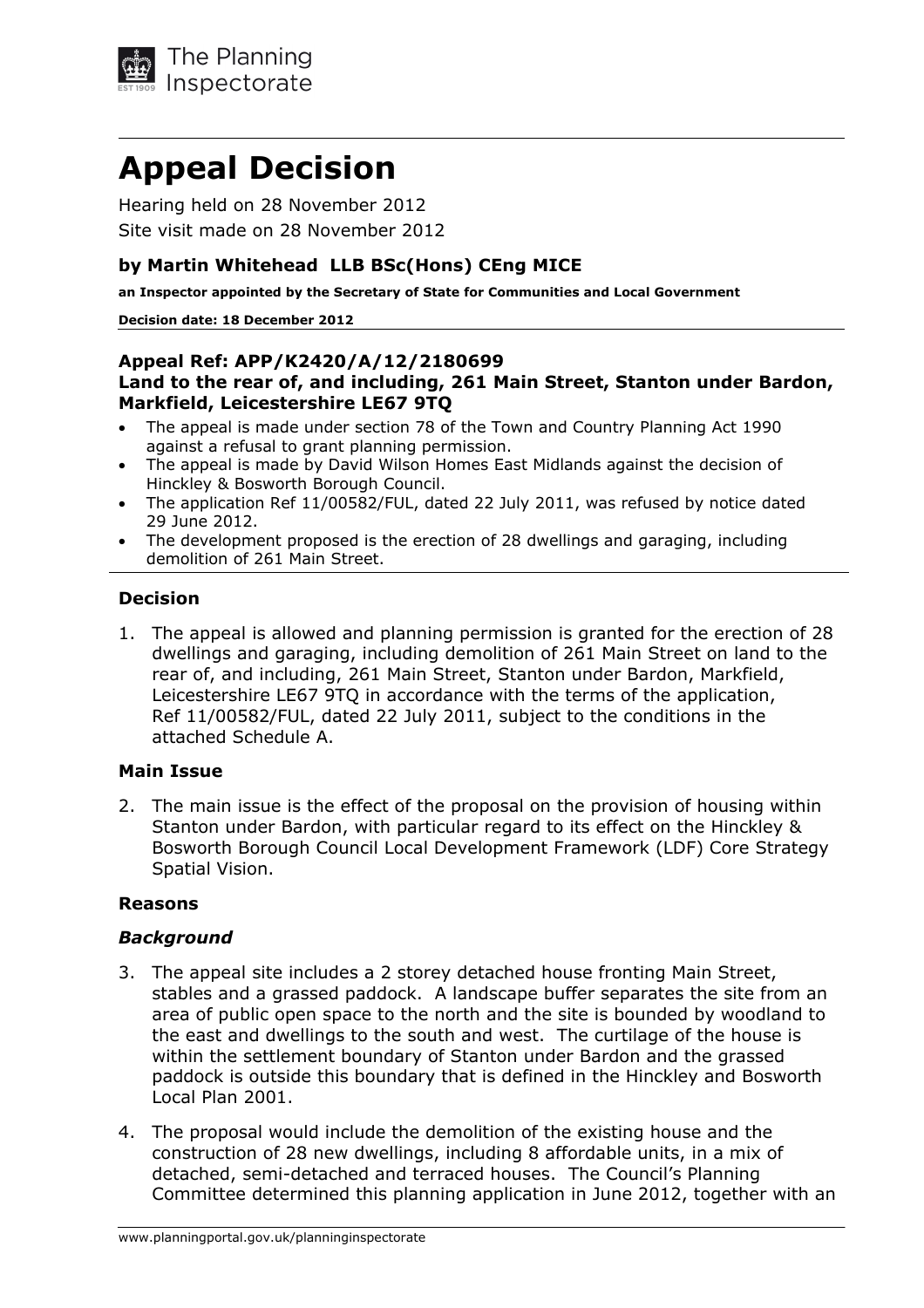outline planning application for a proposed development of 38 dwellings on land at the rear of 169 Main Street that is adjacent to, but outside the defined settlement boundary of Stanton under Bardon. The Officer Report to the Committee offered 4 alternative options for consideration and suggested that there is only capacity for one of the proposed residential developments within the village, but either of them would be acceptable. The Committee resolved to grant outline planning permission for the development at the rear of 169 Main Street and refuse planning permission for this appeal development on the grounds that it would result in a significant over provision of housing within Stanton under Bardon and be detrimental to the Spatial Vision of the Council's Core Strategy.

- 5. The Spatial Vision given in paragraphs 3.32 to 3.37 of the Core Strategy includes the provision of sufficient housing to meet increases in population and changing needs to ensure that everyone has the opportunity to live in a decent home which they can afford in a community where they want to live. The majority of this housing is to be provided in and around Hinckley sub regional centre, with more limited development in the rural areas, focused on the Key Rural Centres (KRCs), to support sustainable rural communities and provide local choice. Core Strategy Policy 12 is regarding Rural Villages, which paragraphs 4.43 and 4.44 indicate are those with more limited services than KRCs. Stanton under Bardon is one of these Rural Villages in which the Policy seeks, amongst other things, to allocate land for the development of a minimum of 30 new homes.
- 6. The Committee Report states that the Council is unable to secure a five year housing land supply of deliverable and developable sites. This was based on October 2011 figures. Since this date, the Council has identified a 5.02 year housing supply based on April 2012 figures. The appellant has contested the Council's housing supply figures and method of calculation. Paragraph 49 of the National Planning Policy Framework (Framework) states that relevant policies for the supply of housing should not be considered up-to-date if the local planning authority cannot demonstrate a five year supply of deliverable housing sites.

### *Five Year Housing Supply*

- 7. The Council's housing supply target set in its Core Strategy, 2009, is 9000 homes over the period of 2006 to 2026, which equates to 450 dwellings per annum (dpa). It has changed its method of addressing its previous shortfall in providing the number of houses per year required to meet this target from spreading it over the current five year period, which is known as the Sedgefield approach, to spreading it over the residual period.
- 8. The Council has justified its change in approach by suggesting that the shortfall would be made good later on in the plan period, in accordance with the Inspector's report on the Core Strategy. However, the circumstances have significantly changed since that report, particularly with regard to the date for the Area Action Plan, on which the Council has suggested that the presubmission draft is due in May/June 2013. As such, the housing trajectories envisaged in the report have been significantly affected.
- 9. I have taken account of the arguments and evidence presented, including those given in a recent appeal decision Ref APP/H1840/A/12/2171339 in Wychavon District. Based on this evidence, I find compelling reasons why the Sedgefield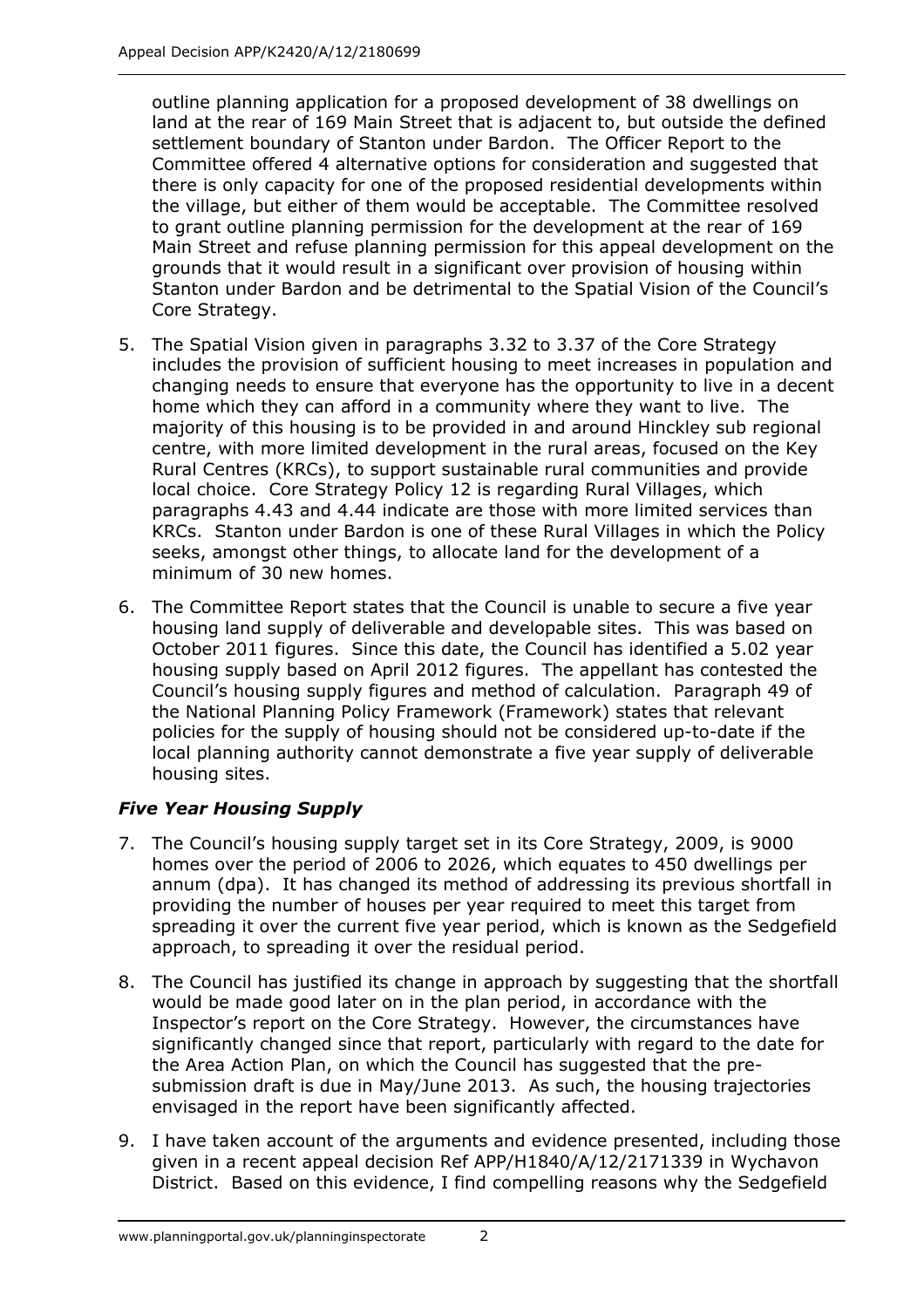approach should be used. Such an approach would attempt to meet the shortfall earlier in the plan period, which would be consistent with the advice given in the Framework in providing a realistic prospect of achieving the planned supply.

- 10. The Council has included a 5% buffer in its calculations, in accordance with paragraph 47 of the Framework. However, that paragraph also indicates that a 20% buffer should be applied where there has been a record of persistent under delivery. The Council has not contested the appellant's figures that show that over the 6 years from 2006 to 2012 only one of those years (2008/9) has delivered the required 450 dpa. Although the Council has shown that it has delivered well above its required level from 2001 to 2006, this is outside the plan period. Also, the Council has suggested that the under delivery is not due to the lack of planning permissions but is due to the lack of implementation of these permissions. However, the Framework does not give this as a justification for persistent under delivery. Therefore, based on the evidence provided for the previous 6 years, I conclude that a persistent under delivery of housing has been demonstrated and a 20% buffer should be applied.
- 11. With regard to housing supply, the appellant has suggested that some of the large site commitments identified by the Council are not deliverable. Of these, the development of 10 dwellings at Westfield Nurseries was started, but no dwellings have been completed and the appellant has indicated that the land is for sale to interested parties. The appellant has indicated that the site for 10 dwellings at 59 High Street, Barwell was offered to it for the permitted development but was considered to be unable to achieve the value for the scheme. The permitted development for 20 dwellings at Markfield Road, Groby, for which the planning permission reference number is 2006, has been materially started, but has not been continued. Although the Council suggested that the buildings on the Trinity Vicarage Road site have been demolished, it has not received any recent feedback from a developer regarding the permission for the construction of 13 dwellings on the site.
- 12. The Council has allowed for 375 dwellings in the five year period on the Sketchley Brook Site, on which it has suggested that the Reserved Matters were resolved to be granted on 15 November 2012. However, a Section 106 Agreement has to be entered into and ground works are required. This could result in about an 18 month delay before the start of construction of the dwellings. The appellant has indicated that a more realistic figure than that allowed for by the Council would be for 30 dwellings in 2013/14 and 60 in the following years, based on there being two developers. Even using the Council's latest figures provided at the hearing, 60 dwellings would be completed in 2013/14 and 90 in each of the following years, up to a total of 345 dwellings. This would result in 45 fewer dwellings than allowed for in the five year housing supply.
- 13. The Council has allowed for 425 dwellings from the Barwell Sustainable Urban Extension scheme in its five year housing supply figures. Planning permission has not yet been granted for the Scheme, but the Council indicated at the hearing that the application would be determined in March 2013, with a likely grant of permission, given the level of negotiations that have taken place. The appellant has referred to footnote 11 to paragraph 47 of the Framework to support its argument that the scheme should not be considered to be available and deliverable as it has not been granted planning permission. Whilst the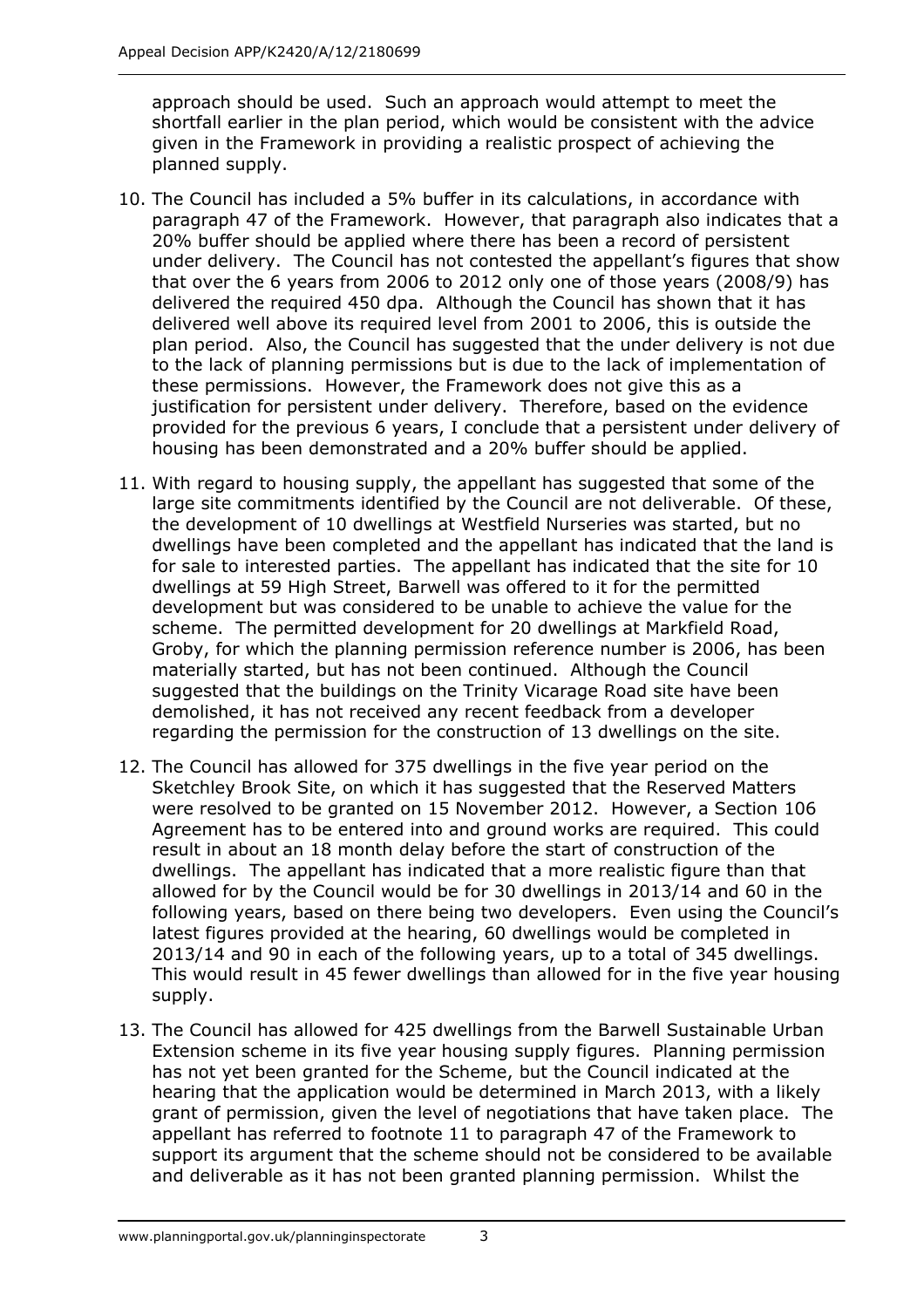current absence of planning permission gives a degree of uncertainty about the timescale and level of housing delivery on the site, I do not accept that this means that development would not be deliverable, given the level of commitment shown by the Council to development on the site.

14. The appellant has found that by using the Sedgefield approach, a 20% buffer and reducing the delivery from some of the sites, with no dwellings from the Barwell Sustainable Urban Extension, only a 2.8 year housing supply has been demonstrated. I have accepted the appellant's arguments with regard to the approach to addressing the shortfall and the level of the buffer that should be applied. I also find that, based on the evidence provided at the hearing, the Council has been optimistic with regard to the delivery of housing on some of its larger sites, even though I am satisfied that the Barwell Sustainable Urban Extension should be able to deliver some housing within the five year period. Therefore, I find that the housing land supply falls significantly short of what under the Framework is required in the five year period.

### *The Provision of Housing*

- 15. Having found that there is not an identified supply of deliverable sites sufficient to provide five years worth of housing, the relevant policies are not to be considered up-to-date in accordance with paragraph 49 of the Framework. As such, the proposal should be considered in the context of the presumption in favour of sustainable development given in paragraph 14 of the Framework. In this respect, the Council has indicated in its Committee Report that the proposal would represent sustainable development. I agree that the proposal would be consistent with the economic, social and environmental criteria given in the Framework for sustainable development. The appellant has demonstrated that it, when combined with the other permitted development within Stanton under Bardon, would support the local primary school without taking up all its available places and the Council has not contested these findings.
- 16. In addition to the above, the proposal would provide 8 affordable housing units. The report to the Council's Planning Committee entitled 'Affordable Housing' identifies a substantial need for affordable housing in Stanton under Bardon. Core Strategy Policy 15 requires at least 480 affordable dwellings in rural areas in order to contribute to its target of 2090 affordable homes in the Borough from 2006 to 2026. The Council has not provided any substantive evidence to show that there is not a substantial need for affordable housing in the Village. As such, the contribution that the proposal would make towards addressing this need carries significant weight.
- 17. At the hearing the Council indicated that its main concern about the harm that the proposal would cause to its Core Strategy Spatial Vision would be that, by permitting the development, it would set a precedent for other similar development in Rural Villages, which would undermine the Spatial Vision. However, the Council has not provided any information regarding other similar sites that might come forward for planning permission in Rural Villages should planning permission be granted for the appeal proposal. Given the reasons behind the 30 minimum limit for new housing in Stanton under Bardon, which is already exceeded by the previously permitted development, and the above mentioned aims of the Core Strategy Spatial Vision, I cannot see any significant harm that the proposal would cause to the Spatial Vision.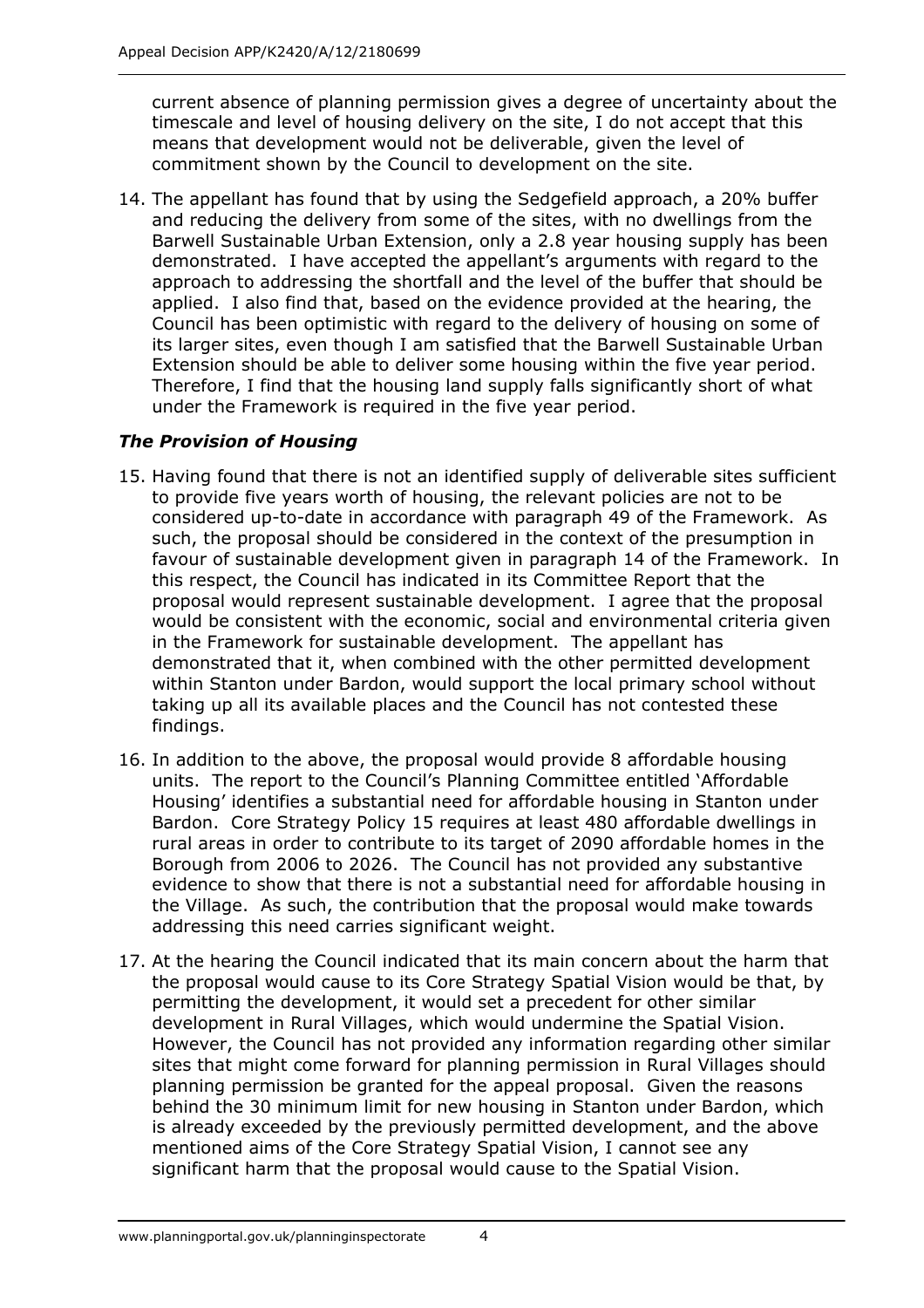Furthermore, each case should be dealt with on its own individual planning merits in the light of prevailing policies and guidance.

18. The Council has referred to a previous Appeal Decision reference APP/K2420/A/10/2138596 in support of its decision. However, based on the information provided, that appeal involved significantly different circumstances from the current appeal, and in particular it was determined before the introduction of the most recent government policies given in the Framework, which place a greater weight on the provision of sustainable development. Whilst I have noted the points made, no direct comparisons can be made with the current appeal, which I have determined in the light of the policies in the Framework.

### *Section 106 Agreement*

- 19. At the hearing, the appellant submitted an engrossed Section 106 Agreement to secure the provision of 8 affordable housing units, and contributions towards bus passes, bus stops, civic amenities, libraries, the National Forest, open space, and travel packs. The findings of the Viability Appraisal by DBK, dated July 2011, that was submitted in support of the application demonstrate that the scheme would not be sustainable or viable with a contribution of 40% affordable housing, which is the target set in Core Strategy Policy 15 for new housing in rural areas. On this basis, the Council has accepted a 30% affordable housing provision, which the Appraisal has indicated would ensure that the scheme would be viable.
- 20. With regard to bus and travel facilities, I have been provided with limited information to support the need for the contributions towards bus passes, bus stops and travel packs. As such, I am not satisfied that the obligations to secure these contributions would meet the tests in Community Infrastructure Levy Regulation (CIL) 122 and paragraph 204 of the Framework, particularly in terms of being necessary to make the development acceptable in planning terms or being directly related to it. I am therefore unable to take these obligations into account in determining this appeal.
- 21. In relation to the contribution towards civic amenities, Leicestershire County Council has indicated that it would go towards the provision of services at the Coalville Civic Amenity Site, which is the nearest and most convenient civic amenity site to the proposed development. The evidence provided has supported the need for these additional services and the level of the contribution towards them in order to provide the additional capacity that would be required due to the proposed development.
- 22. In terms of the contribution towards libraries, Leicestershire County Council has suggested that it would go towards the provision of stock at Markfield Library, which is the nearest local library service to the appeal site. I am satisfied that the evidence provided demonstrates the need for the additional resources due to the proposed development, as the stock is below the guidelines advised by the Department of Culture, Media and Sport.
- 23. The Council has indicated that the open space contribution would go towards the provision of additional play equipment and the resurfacing of swings at the Stanton under Bardon Primary School Recreational Facility, which is near to the appeal site. The Green Space Strategy 2005-2010 has found that the Village has a deficiency of equipped play space for its population when compared with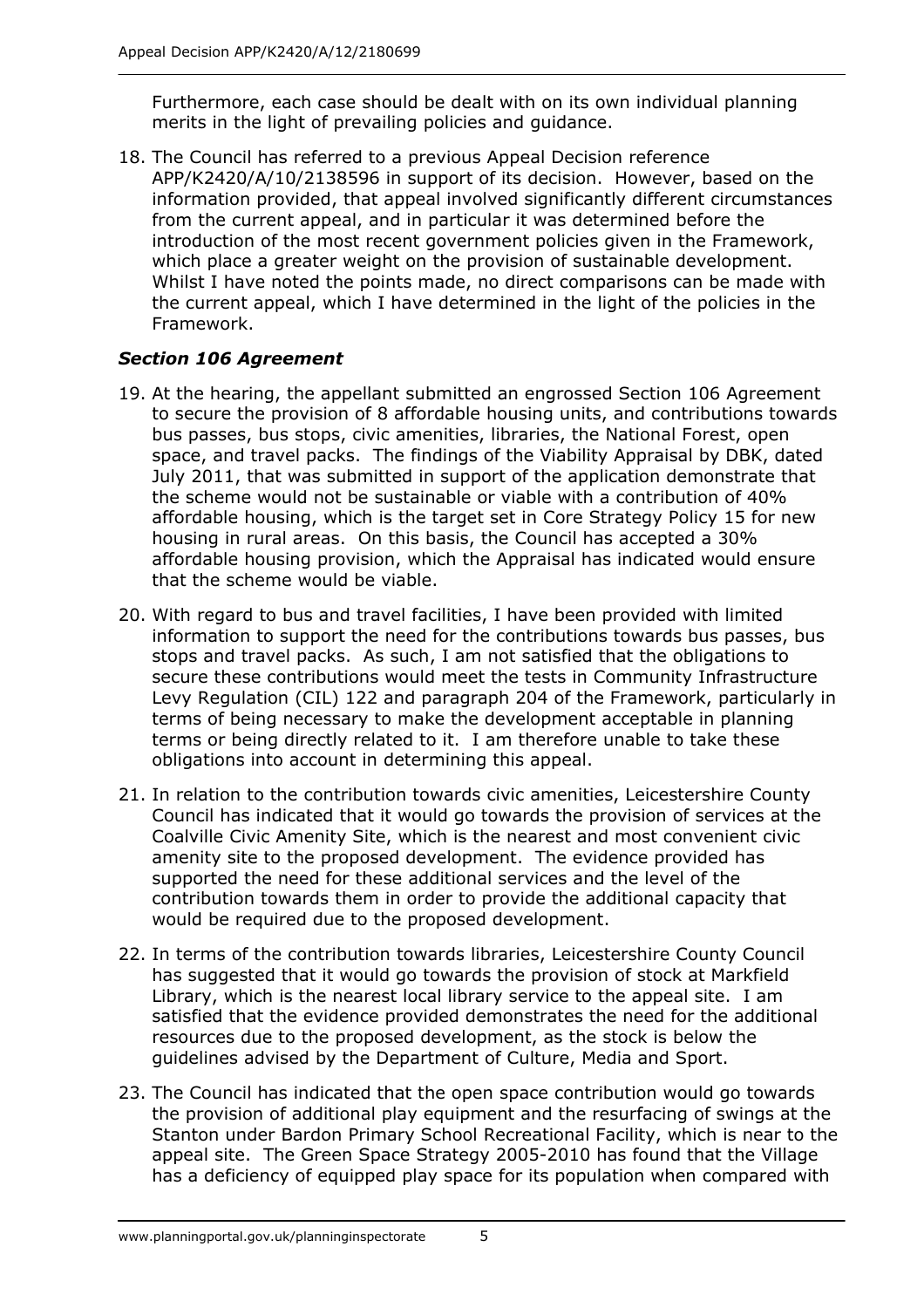the National Playing Fields Standard. The proposal would be likely to result in an increase in the number of families in the Village, and it would not include any on-site public open space. Consequently, there would be an increase in the use of the recreational facility. As such, I am satisfied that the contribution would be directly related to the development and would be necessary to mitigate its impact on the existing open space facilities.

- 24. With respect to the contribution towards the National Forest, the Council has suggested that it would go towards planting and landscaping within the vicinity of the development, which would be within the National Forest boundary. This would ensure that the proposal would comply with Core Strategy Policy 21, which requires commuted sums to normally be paid where planting and landscaping cannot be accommodated on or nearby the development site due to lack of land; and Policy 12, which supports proposals that contribute to the delivery of the National Forest Strategy in Stanton under Bardon. The contribution would be in accordance with the National Forest Guidelines for Developers and Planners.
- 25. Based on the information given, sufficient evidence has been provided to support contributions towards civic amenities, libraries, open space and the National Forest to show that the obligations to provide these contributions would satisfy the tests in CIL Regulation 122 and paragraph 204 of the Framework. Therefore, in my determination of this appeal I have taken account of these obligations, together with the obligation that would ensure the provision of affordable housing on the site, as, without them, the proposal would have an unacceptable harmful effect on the provision of affordable housing, civic amenity, library and open space facilities and on the National Forest.

### *Other Matters*

- 26. I have considered the concerns expressed by local residents. Those about the impact on natural habitat and protected species would be addressed by an appropriate planning condition to prevent access to the site by amphibians, including great crested newts, given the conclusions of the appellant's ecological appraisal and supplementary information. With regard to the vehicular access to the site, the proposal would provide 33m by 2.4m visibility splays which, based on the survey of vehicle speeds in the area, would be sufficient to prevent any significant harm to highway safety. The Highway Authority has not objected to the proposal on these grounds. There is insufficient substantive evidence to show that the additional traffic that would be generated by the proposal and the other permitted development would cause any significant harm to the free flow of traffic or parking in the Village.
- 27. Disputes about the ownership of land on the southern boundary would not adversely affect the proposed development. I am satisfied that the proposed housing would be at an appropriate density and have an appropriate mix of housing types and there would be sufficient existing and proposed planting near to the site boundaries to ensure that it would not harm the character and appearance of the area. The dwellings would be a sufficient distance from other nearby dwellings to ensure that there would be no significant harm to the living conditions of local residents due to loss of privacy, loss of light, noise, disturbance or dust. I have insufficient evidence to show that the proposal would have any significant harmful effect on the nearby quarries. Therefore, I am satisfied that these, and the other concerns expressed, would either be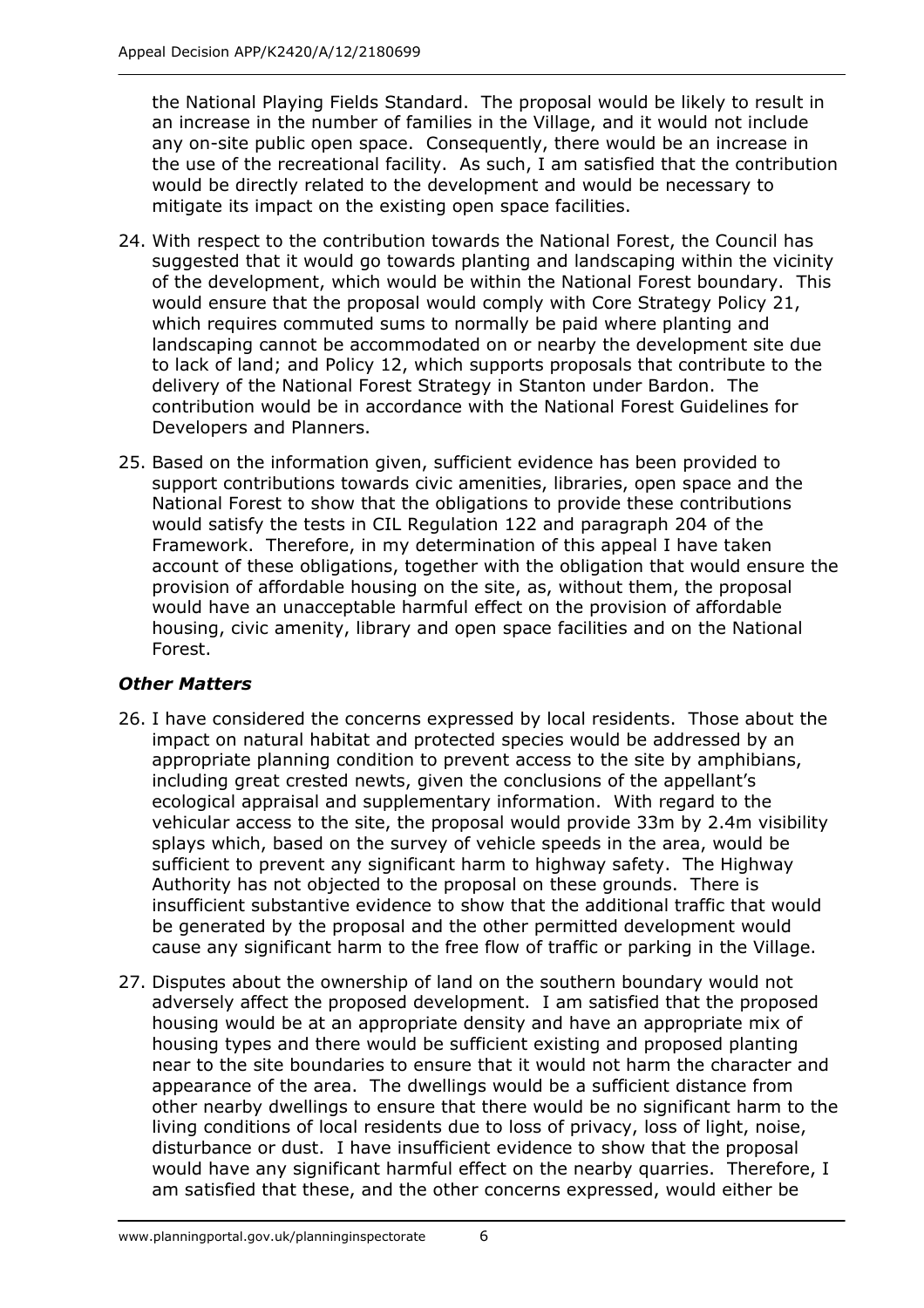adequately addressed by planning conditions or not sufficient to justify the refusal of planning permission.

### *Conclusions*

28. For the reasons given above, I find that the proposal would not have an adverse effect on the provision of housing within Stanton under Bardon, and any potential harm that permitting this development would cause to the Hinckley & Bosworth Borough Council LDF Core Strategy Spatial Vision is more than outweighed by the need for the housing, including affordable housing, within the Borough. The Council has not shown that the proposal would have any other significant adverse effects. Contributions to local infrastructure, where they have been shown to be in accordance with the relevant guidance and regulations, would ensure that the proposal would support any infrastructure necessary as a result of the development. As such, the proposal would accord with Policy 12 of the Core Strategy and would represent sustainable development in accordance with the Framework. Therefore, having regard to all matters raised, I conclude that the appeal should succeed.

### **Conditions**

- 29. I have considered the 12 conditions suggested by the Council should the appeal be allowed, including the standard time for commencement of development. A condition to ensure compliance with the plans is necessary for the avoidance of doubt and in the interests of proper planning. Conditions regarding materials, finished levels and landscaping are necessary to protect the character and appearance of the surrounding area. A condition to ensure that amphibian fencing is provided is necessary in the interests of a protected species, given the location of the site near to ponds where great crested newts could be present.
- 30. A condition regarding drainage, including the provision of sustainable drainage systems, is necessary for sustainability and flooding reasons. Conditions to ensure the provision of visibility splays at the access, car parking and garaging are necessary to protect highway safety. A condition to secure obscure glazing in some of the windows is necessary to protect privacy. I am satisfied that all these conditions are reasonable and necessary. I have combined some of the suggested conditions and worded them to reflect the advice in Circular 11/95: *The Use of Conditions in Planning Permissions*.

## *M J Whitehead*

INSPECTOR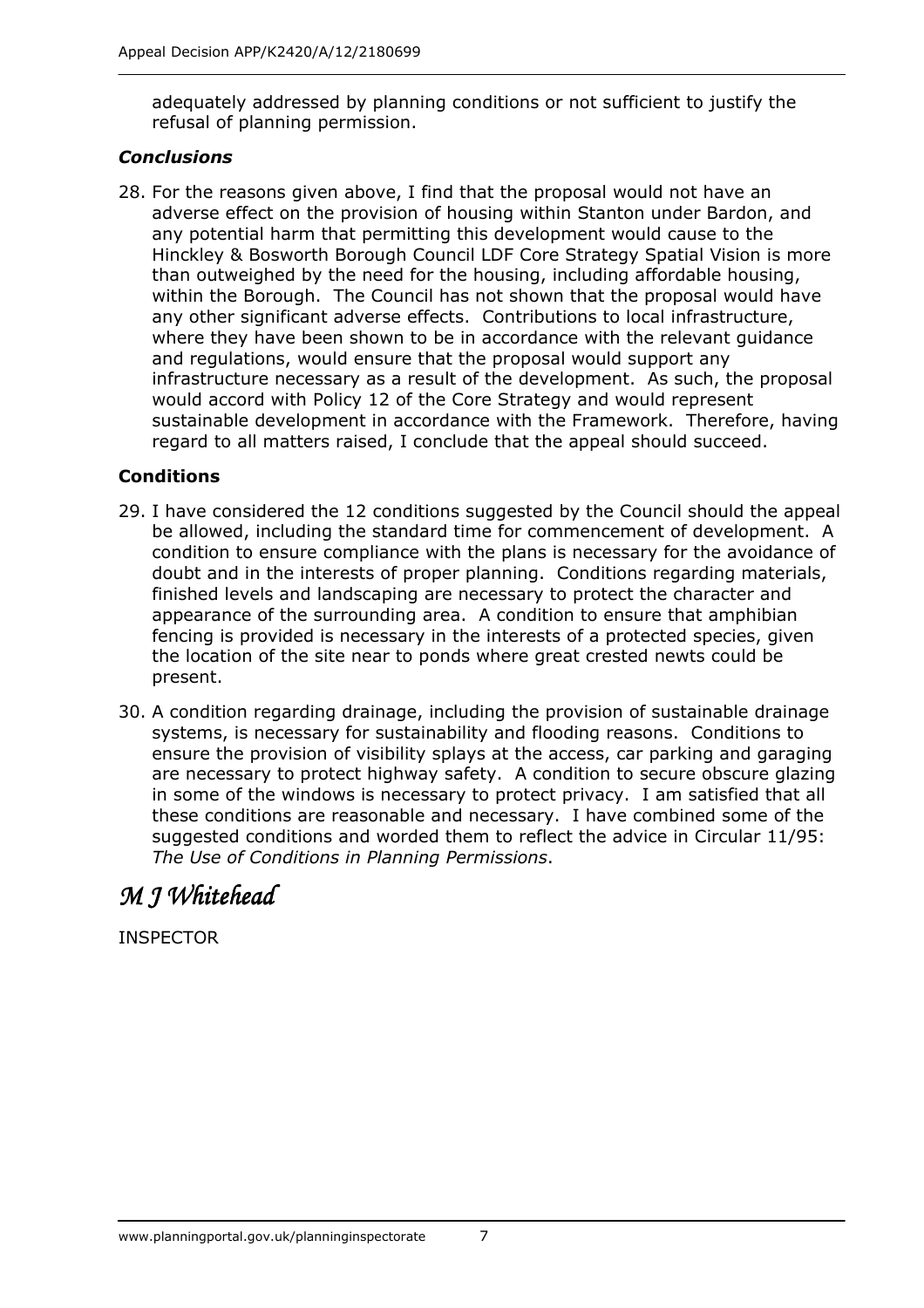### **APPEARANCES**

FOR THE APPELLANT:

| Jane Gardner  | Marrons Planning         |
|---------------|--------------------------|
| David Cummins | <b>BWB Consulting</b>    |
| Robert Blaney | <b>Appellant Company</b> |

FOR THE LOCAL PLANNING AUTHORITY:

| Sally Smith           | Planning Policy, Hinckley & Bosworth Borough    |
|-----------------------|-------------------------------------------------|
|                       | Council                                         |
| <b>Ebbony Mattley</b> | Planning Officer, Hinckley & Bosworth Borough   |
|                       | Council                                         |
| Paul Grundy           | Assistant Planning Officer, Hinckley & Bosworth |
|                       | Borough Council                                 |
|                       |                                                 |

#### INTERESTED PERSONS:

| Principal Solicitor, Leicestershire County Council |
|----------------------------------------------------|
| Library Services, Leicestershire County Council    |
| General Policy, Development Control,               |
| Leicestershire County Council                      |
| Waste Technician, Leicestershire County Council    |
| Local resident                                     |
|                                                    |

### **DOCUMENTS SUBMITTED AT THE HEARING**

- 1 Council's letter of notification and list of those notified, submitted by Hinckley & Bosworth Borough Council.
- 2 Hinckley & Bosworth Borough Council Local Development Framework Core Strategy, December 2009, submitted by Hinckley & Bosworth Borough Council.
- 3 Extract from the Consultation Draft Site Allocations and Generic Development Control Policies Development Plan Document Preferred Options Report giving Stanton under Bardon preferred sites, submitted by the appellant.
- 4 Extract from Appeal Decision Ref APP/K2420/A/10/2142660, submitted by the appellant.
- 5 Calculation of Civic Amenity Contribution for Site at 261 Main Street, submitted by Leicestershire County Council.
- 6 Engrossed Section 106 Planning Agreement, submitted by the appellant.
- 7 Copy of an e-mail from George Prusinski, submitted by the appellant.
- 8 National Forest Contribution- response of the local planning authority, submitted by Hinckley & Bosworth Borough Council.

### **PLANS SUBMITTED AT THE HEARING**

A Copy of Drawing No NTT/665/002 Revision P1: Proposed Access Arrangement, submitted by the appellant.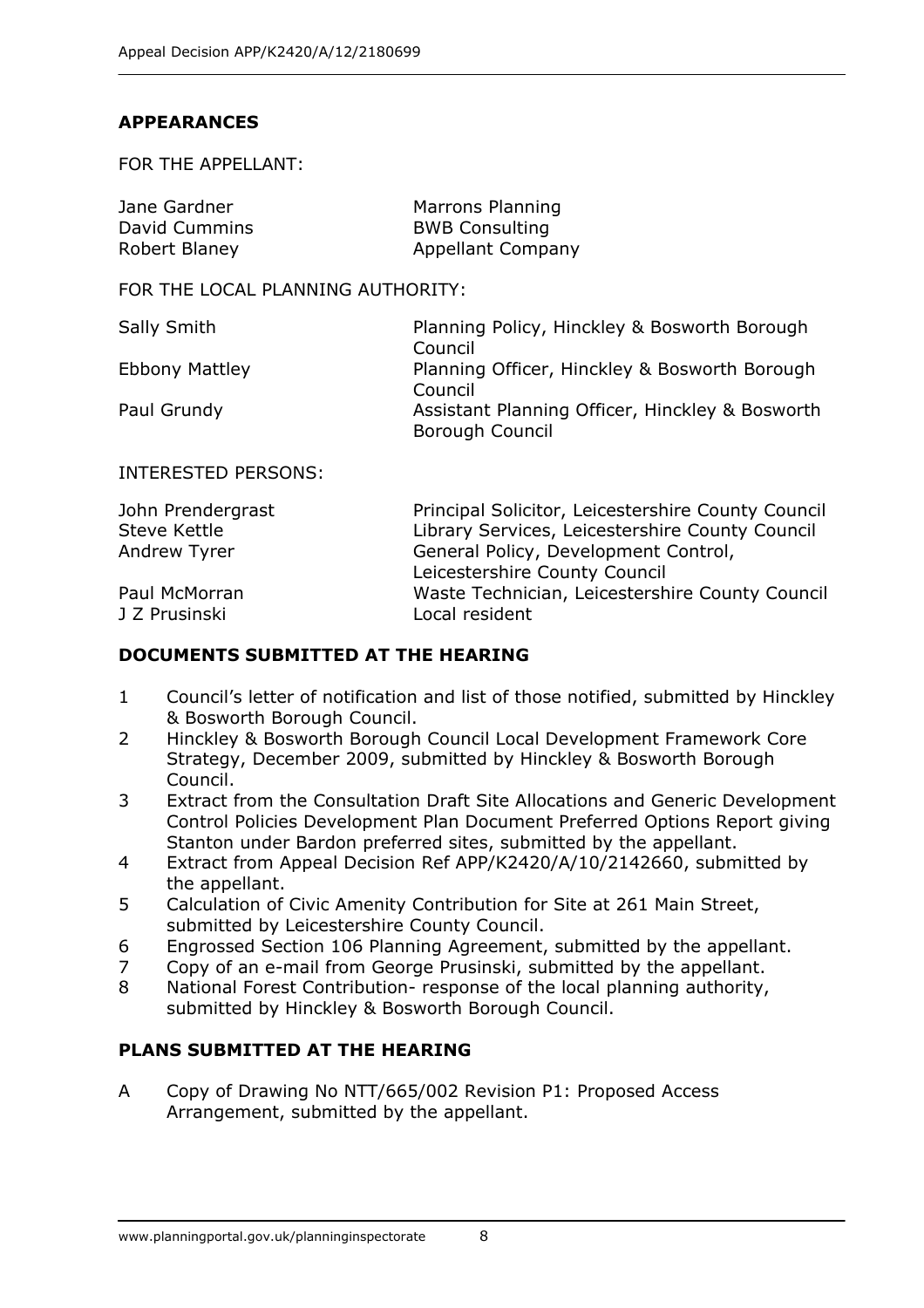### **SCHEDULE A: CONDITIONS**

- 1) The development hereby permitted shall begin not later than three years from the date of this decision.
- 2) The development hereby permitted shall be carried out in accordance with the approved plans listed in the attached Schedule B.
- 3) No development shall take place until samples of the types and colours of the materials to be used in the construction of the external surfaces of the buildings hereby permitted have been submitted to and approved in writing by the local planning authority. Development shall be carried out in accordance with the approved details.
- 4) No development shall take place until details of finished ground levels of the site and floor levels have been submitted to and agreed in writing by the local planning authority. Development shall be carried out in accordance with the approved details.
- 5) Notwithstanding the submitted plans, no development shall take place until full details of hard and soft landscape works have been submitted to and approved by the local planning authority. These details shall include planting plans; written specifications; schedules of plants, noting species, plant sizes and proposed numbers/densities where appropriate; a maintenance schedule; an implementation programme; areas to be grassed; and treatment of hard surfaced areas. The works shall be carried out and maintained in accordance with the approved details and implementation programme. The soft landscaping shall be maintained for a period of five years from the date of planting. During this period, any trees or shrubs which die or are damaged, removed, or are seriously diseased shall be replaced by trees or shrubs of a similar size and species to those originally planted at such a time as shall be specified in writing by the local planning authority.
- 6) No development shall take place until details of the siting, scale and appearance of amphibian fencing have been submitted to and agreed in writing by the local planning authority. The fencing shall be erected in accordance with the approved details prior to the commencement of development and thereafter retained.
- 7) No development shall take place until drainage details and plans for the disposal of surface water and foul sewage, incorporating sustainable drainage principles, have been submitted to and approved in writing by the local planning authority. The drainage shall be implemented in accordance with the approved details prior to the first occupation of any of the dwellings hereby permitted.
- 8) No dwelling hereby permitted shall be occupied until visibility splays of 2.4 metres by 33 metres have been provided at the junction of the access with Main Street. No structure or erection exceeding 0.9 metres in height shall be placed, and nothing shall be allowed to grow above a height of 0.9 metres above ground level, within the visibility splays.
- 9) No dwelling hereby permitted shall be occupied until space has been laid out within the site in accordance with Drawing No S5510/100/01 Revision G for cars to be parked and for vehicles to turn so that they may enter and leave the site in forward gear. This space shall be retained for the parking and turning of vehicles thereafter.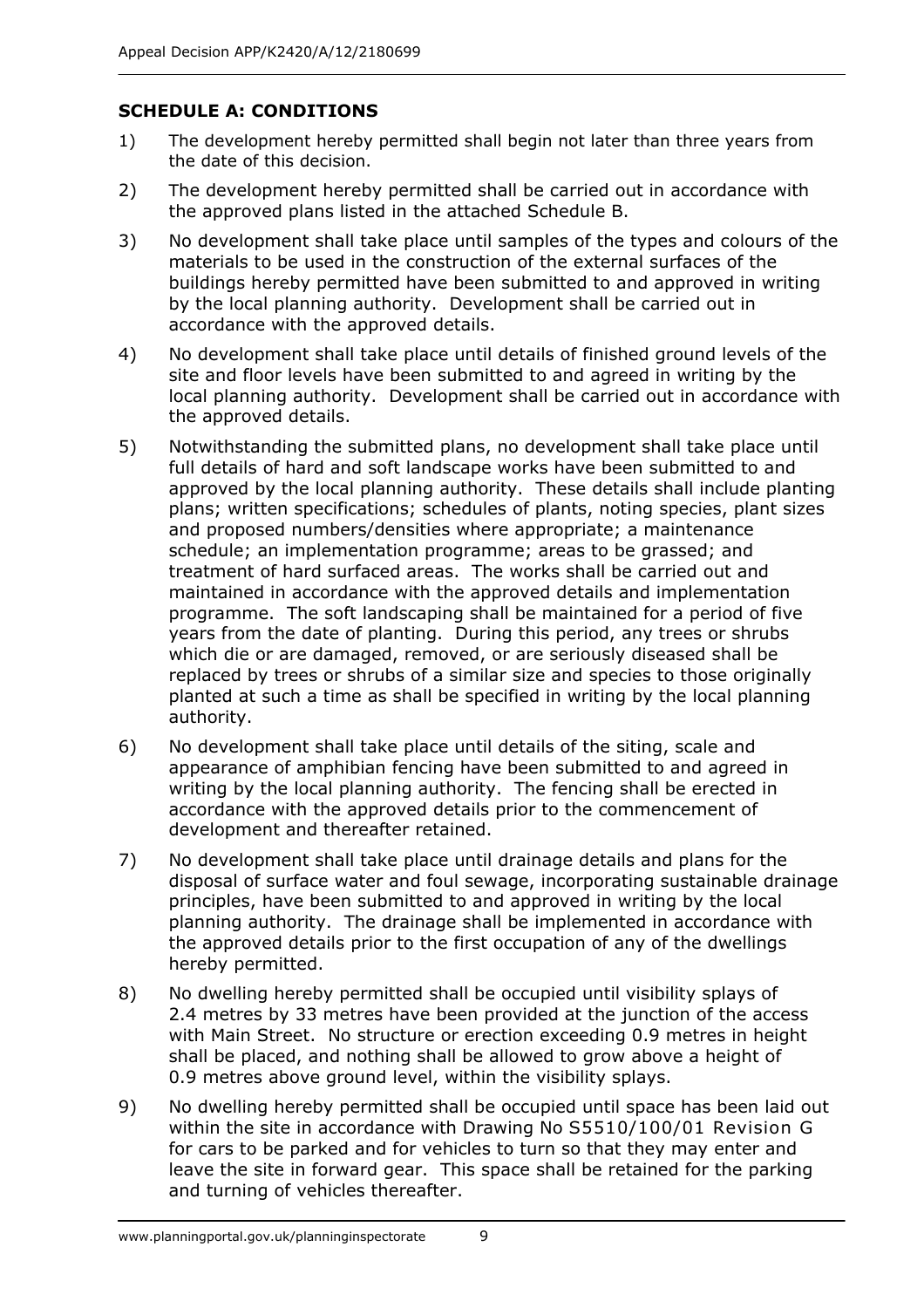- 10) The garages hereby permitted shall be kept available for the parking of motor vehicles at all times.
- 11) Before the first occupation of the dwellings hereby permitted the windows serving rooms labelled En-suite, E.S, WC and/or Bath, as identified on the approved Drawings, shall be fitted with obscured glass and shall be permanently retained in that condition.

### **SCHEDULE B: PLANS**

Location Plan Scale 1:2500 Drawing No. S0000\_100\_02 Location Plan Scale 1:1250 Drawing No. S0000\_100\_02 House Type S200 CGS4 (OPP) Drawing Nos S200.03; S200.04 House Type P206 B1-5 (AS) Drawing Nos P206.B1.01; P206.B1.02 House Type P206 B1-5 (OPP) Drawing Nos P206.B1.03; P206.B1.04 House Type P332--L5 (AS) Drawing Nos P332.L.01; P332.L.02 House Type P332--L5 (OPP) Drawing Nos P332.L.03; P332.L.04 House Type P341-WD5 (AS) Drawing Nos P341.09; P341.10 House Type P341-D5 (OPP) Drawing Nos P341.03; P341.04 House Type H406---5 (AS) Drawing Nos H406.01; H406.02 House Type H436---5 (AS) Drawing Nos H436.01; H436.02 House Type H436---5 (OPP) Drawing Nos H436.03; H436.04 House Type H451---5 (AS) Drawing Nos H451.01; H451.02 House Type H451---5 (OPP) Drawing Nos H451.03; H451.04 House Type H452---5 (AS) Drawing Nos H452.01; H452.02 House Type H452---5 (OPP) Drawing Nos H452.03; H452.04 House Type H455---5 (AS) Drawing Nos H455.01; H455.02 House Type H455---5 (OPP) Drawing Nos H455.03; H455.04 House Type H469---5 (AS) Drawing Nos H469.01; H469.02 House Type H469---5 (OPP) Drawing Nos H469.03; H469.04 Single Garage E01 Drawing No E01.01 Single Shared Garage E06 Drawing No E06 Proposed Access Arrangement Drawing No NTT/655/002 Revision P1 Planning Layout Drawing No S5510/100/01 Rev G House Type P206 BE-5 (AS) Drawing Nos P206.01; P206.02 House Type P206 BE-5 (OPP) Drawing Nos P206.03; P206.04 House Type N300 CGG4 (AS) Drawing Nos N300.01; N300.02